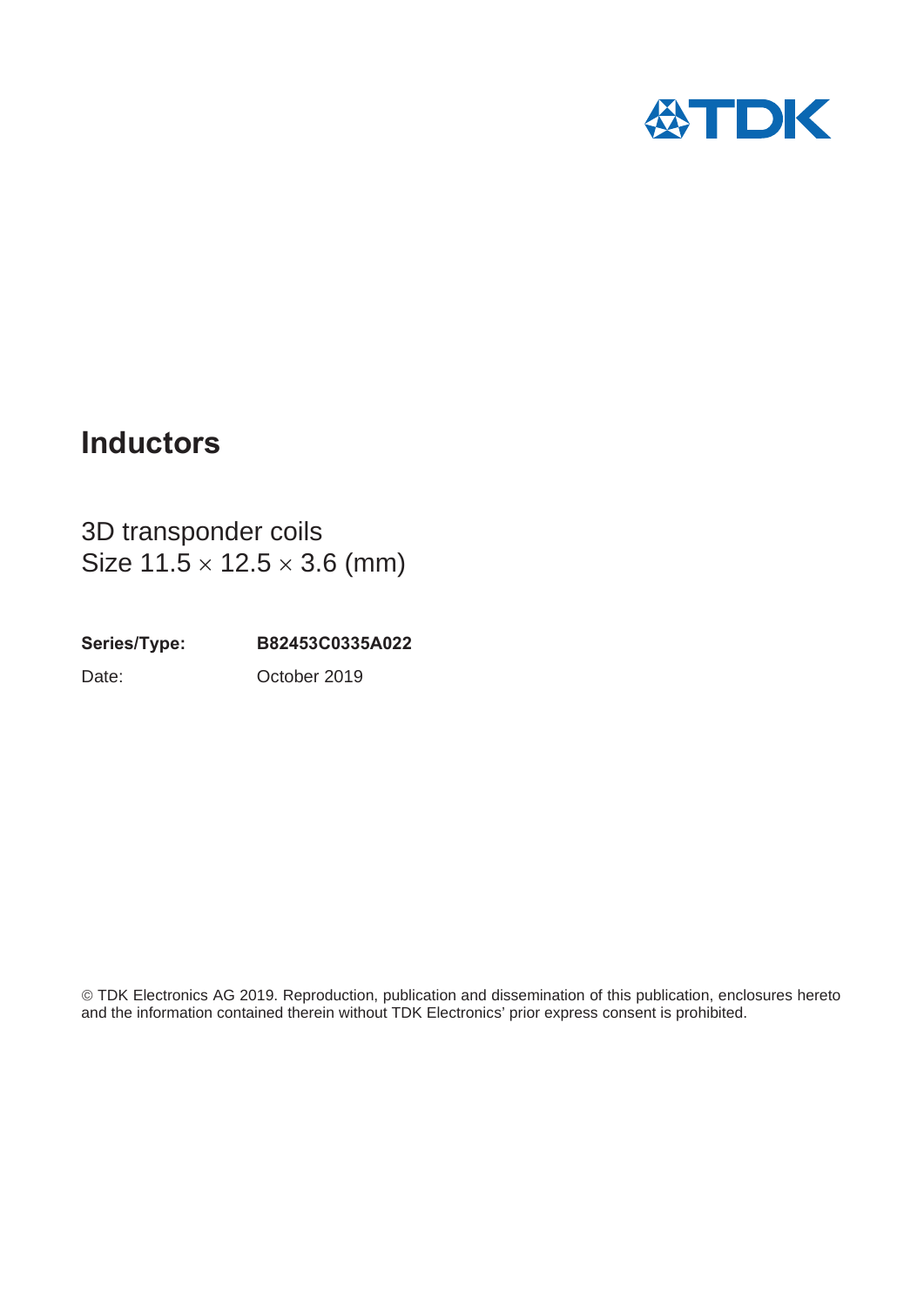

## **Transponder coils B82453C0335A022**

**Size 11.5 x 12.5 x 3.6 (mm) 3D transponder coil**

**SMD** 

## **Rated inductance 30 ... 55 mH Sensitivity 23.3 ... 25.5 mV/μT**

## **Construction**

- Special core geometry
- Ferrite core with stability in temperature
- Laser-welded
- High thermal class wire
- Flame-retardant molding

## **Features**

- Long receiving distance at 21.8 kHz
- Qualified to AEC-Q200
- High sensitivity in all orientations (X/Y/Z)
- Suitable for pick and place and AOI (Automatic Optical Inspection)
- Suitable for lead-free reflow soldering as referenced in JEDEC J-STD 020E
- 
- RoHS-compatible

## **Applications**

■ Passive entry, passive start (PEPS): wake-up and immobilzer LF antenna coil

## **Terminals**

- Base material CuSn4
- Laver composition Sn (lead-free)
- Lead-free tinned

## **Delivery mode and packing unit**

- 24-mm blister tape, wound on 330-mm  $\emptyset$  reel
- Packing unit: 900 pcs./reel

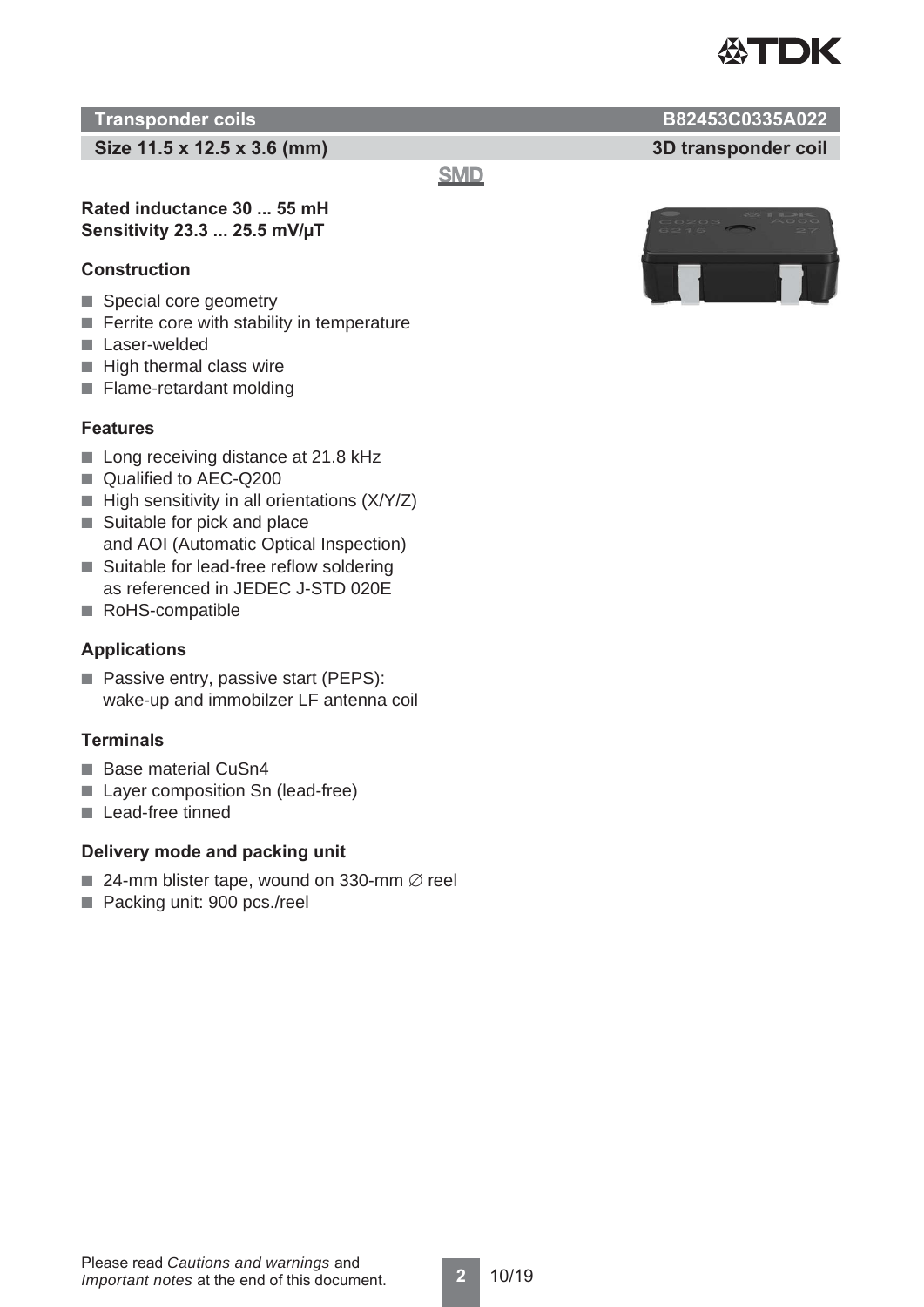

## **Size 11.5 x 12.5 x 3.6 (mm) 3D transponder coil**

**SMD** 





Dimensions in mm

**Transponder coils B82453C0335A022** 

 $\sim$ 

X-axis  $\cdot$ 

Y-axis

 $\bullet$ 

Z-axis

 $\circ$  P8

 $\sim$  P6

 $\circ$  P5

**IND1428-V**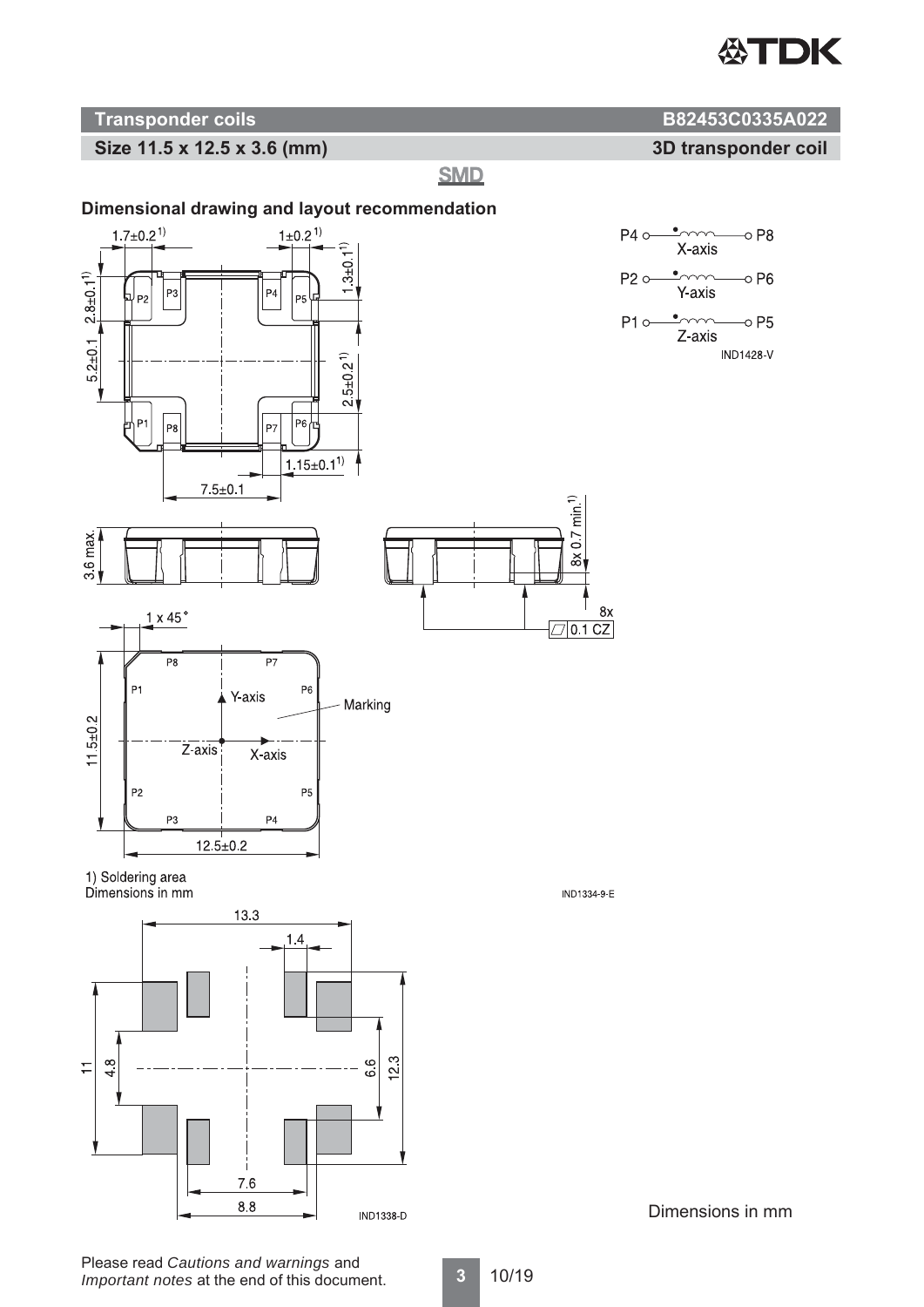

## **Transponder coils** B82453C0335A022

**Size 11.5 x 12.5 x 3.6 (mm) 3D transponder coil**

**SMD** 

**Marking**



| $\bigcirc$    | Last 9 characters of the ordering code                                          |                | 9 characters/digits |                |     |                |     |     |          |
|---------------|---------------------------------------------------------------------------------|----------------|---------------------|----------------|-----|----------------|-----|-----|----------|
| (2)           | Year (10 years cycle):<br>$2011 - > 1$<br>$2012 - 2$<br>$\cdots$<br>$2020 -> 0$ |                |                     |                |     |                |     |     | 1 digit  |
| $\circled{3}$ | Calendar week:<br>0153                                                          |                | 2 digits            |                |     |                |     |     |          |
| $\circled{4}$ | Day of the week:                                                                |                | 1 digit             |                |     |                |     |     |          |
|               | Day                                                                             | Sun            | Mon                 | Tue            | Wed | Thu            | Fri | Sat |          |
|               | Code                                                                            | $\overline{0}$ |                     | $\overline{2}$ | 3   | $\overline{4}$ | 5   | 6   |          |
|               |                                                                                 |                |                     |                |     |                |     |     |          |
| $\circled{5}$ | Last 2 digits of the Lot No. (eg. "107865627" -> "27")                          |                |                     |                |     |                |     |     | 2 digits |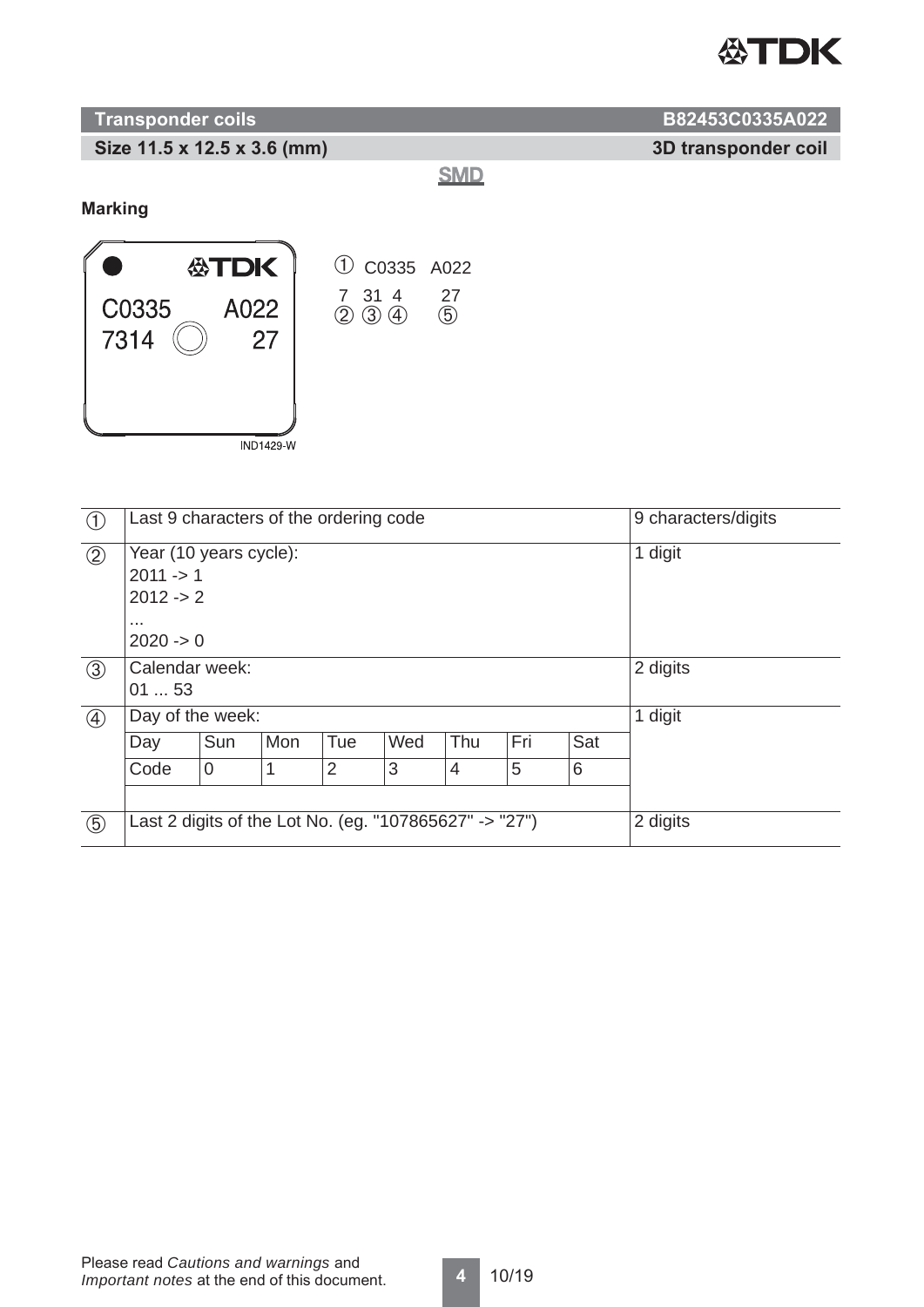

**3D transponder coil**

## **Transponder coils B82453C0335A022**

## **Size 11.5 x 12.5 x 3.6 (mm)**

**SMD** 

## **Taping and packing**

Blister tape Reel

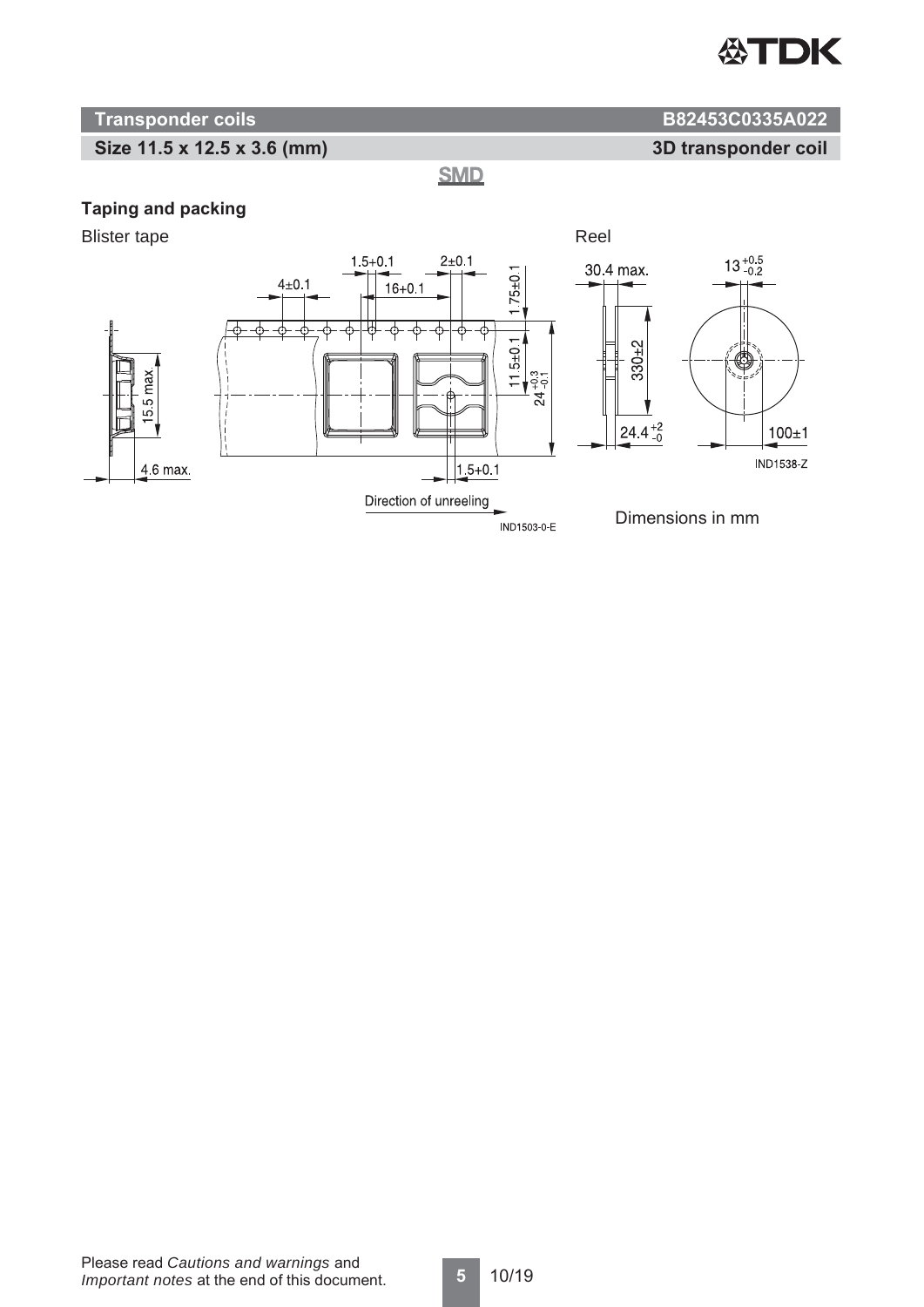

## **Size 11.5 x 12.5 x 3.6 (mm)**

**Transponder coils B82453C0335A022**

**3D transponder coil**

**SMD** 

## **Technical data and measuring conditions**

| Rated inductance $L_R$                   | Measured with Agilent 4294A or equivalent<br>at frequency f <sub>1</sub> , RMS voltage 100 mV, +25 °C            |  |  |  |  |
|------------------------------------------|------------------------------------------------------------------------------------------------------------------|--|--|--|--|
| L tolerance                              | ±5%                                                                                                              |  |  |  |  |
| $Q$ factor $Q_{\text{two}}$              | Measured with Agilent 4294A or equivalent<br>at frequency $f_{\Omega}$ , RMS voltage 100 mV, +25 °C              |  |  |  |  |
| Sensitivity S <sub>tvp</sub>             | Measured with Helmholtz coil test setup at $f_s$                                                                 |  |  |  |  |
| Resonance frequency f <sub>res.min</sub> | Measured with Agilent 4294A or equivalent,<br>RMS voltage 100 mV, +25 °C                                         |  |  |  |  |
| DC resistance $R_{DC,max}$               | Measured with Burster Resistomat 2328, +25 °C                                                                    |  |  |  |  |
| $f_L$ , $f_Q$ , $f_S$                    | 21.8 kHz                                                                                                         |  |  |  |  |
| Solderability                            | Sn96.5Ag3.8Cu0.7: +(245 $\pm$ 5) °C, 5 s<br>Wetting of soldering area $\geq 95\%$<br>(based on JEDEC J-STD 002D) |  |  |  |  |
| Resistance to soldering heat             | +245 °C, 30 s (as referenced in JEDEC J-STD 020E)                                                                |  |  |  |  |
| Climatic category                        | 40/85/56 (to IEC 60068-1)                                                                                        |  |  |  |  |
| Storage conditions                       | Mounted: $-40 °C$ +85 °C<br>Packaged: $-20$ °C  +40 °C, $\leq$ 75% RH                                            |  |  |  |  |
| Weight                                   | Approx. 1.7 g                                                                                                    |  |  |  |  |

## **Characteristics and ordering codes**

| Axis | $E_R$ | $\mathsf{I} \mathsf{Q}_{\mathsf{typ}}$<br>$-10\% / +15\%$ | $\mathsf{S}_{\mathsf{typ}}$ | <sup>1</sup> res,min | $R_{DC,max}$ | Ordering code   |
|------|-------|-----------------------------------------------------------|-----------------------------|----------------------|--------------|-----------------|
|      | mH    |                                                           | mV<br>$\mu$ l               | kHz                  | Ω            |                 |
| X    | 30.0  | 9.0                                                       | 25.5                        | 170                  | 480          |                 |
| Υ    | 33.0  | 9.5                                                       | 25.5                        | 170                  | 500          | B82453C0335A022 |
| Ζ    | 55.0  | 7.5                                                       | 23.3                        | 140                  | 1100         |                 |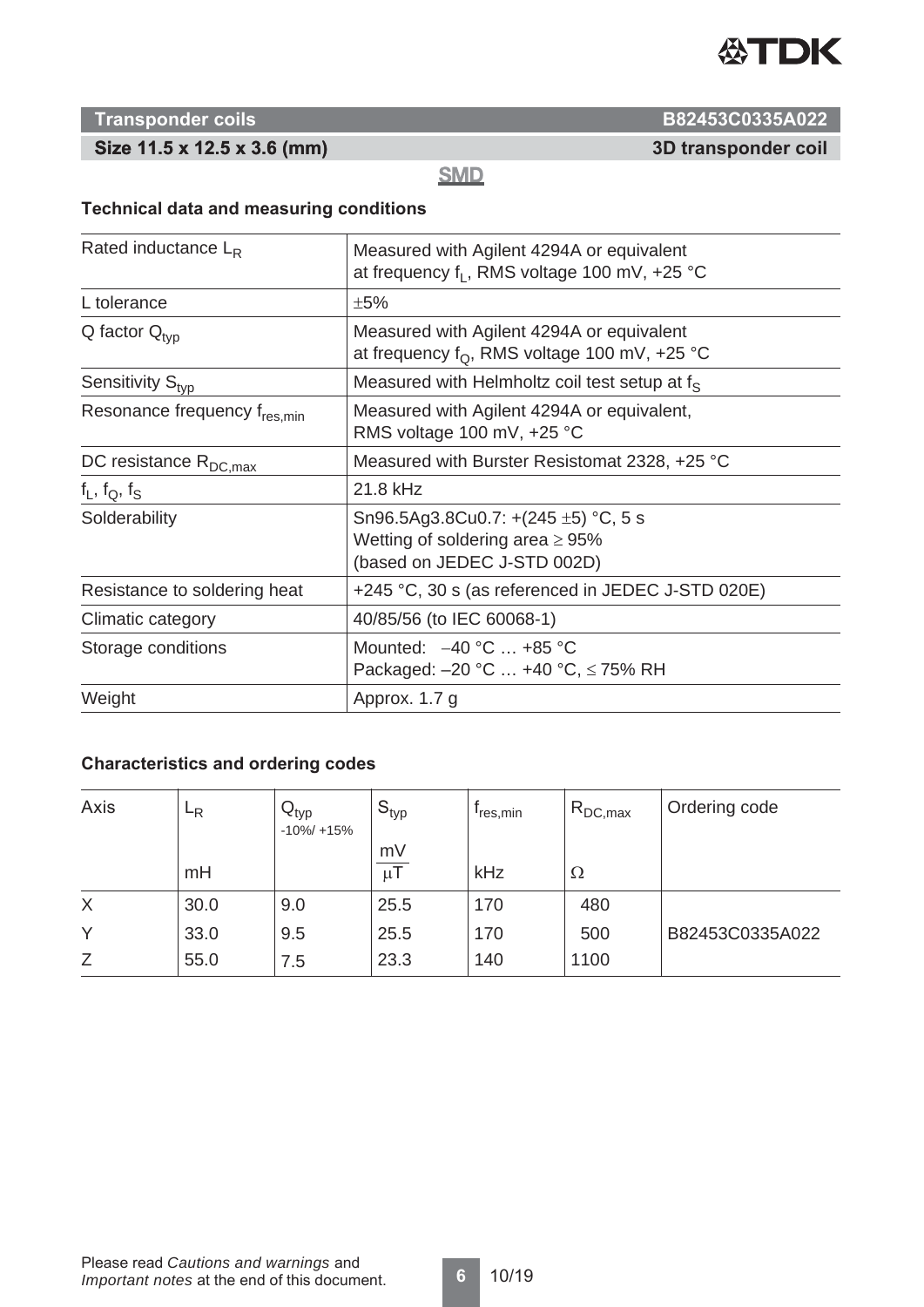

## **Cautions and warnings**

- Please note the recommendations in our Inductors data book (latest edition) and in the data sheets.
	- Particular attention should be paid to the derating curves given there.
	- The soldering conditions should also be observed. Temperatures quoted in relation to wave soldering refer to the pin, not the housing.
- If the components are to be washed varnished it is necessary to check whether the washing varnish agent that is used has a negative effect on the wire insulation, any plastics that are used, or on glued joints. In particular, it is possible for washing varnish agent residues to have a negative effect in the long-term on wire insulation.

Washing processes may damage the product due to the possible static or cyclic mechanical loads (e.g. ultrasonic cleaning). They may cause cracks to develop on the product and its parts, which might lead to reduced reliability or lifetime.

- The following points must be observed if the components are potted in customer applications:
	- Many potting materials shrink as they harden. They therefore exert a pressure on the plastic housing or core. This pressure can have a deleterious effect on electrical properties, and in extreme cases can damage the core or plastic housing mechanically.
	- It is necessary to check whether the potting material used attacks or destroys the wire, wire insulation, plastics or glue.
	- The effect of the potting material can change the high-frequency behaviour of the components.
	- Many coating materials have a negative effect (chemically and mechanically) on the winding wires, insulation materials and connecting points. Customers are always obligated to determine whether and to what extent their coating materials influence the component. Customers are responsible and bear all risk for the use of the coating material. TDK Electronics does not assume any liability for failures of our components that are caused by the coating material.
- Ceramics / Ferrites are sensitive to direct impact. This can cause the core material to flake, or lead to breakage of the core.
- Even for customer-specific products, conclusive validation of the component in the circuit can only be carried out by the customer.

## **Display of ordering codes for TDK Electronics products**

The ordering code for one and the same product can be represented differently in data sheets, data books, other publications, on the company website, or in order-related documents such as shipping notes, order confirmations and product labels. **The varying representations of the ordering codes are due to different processes employed and do not affect the specifications of the respective products**. Detailed information can be found on the Internet under www.tdk-electronics.tdk.com/orderingcodes.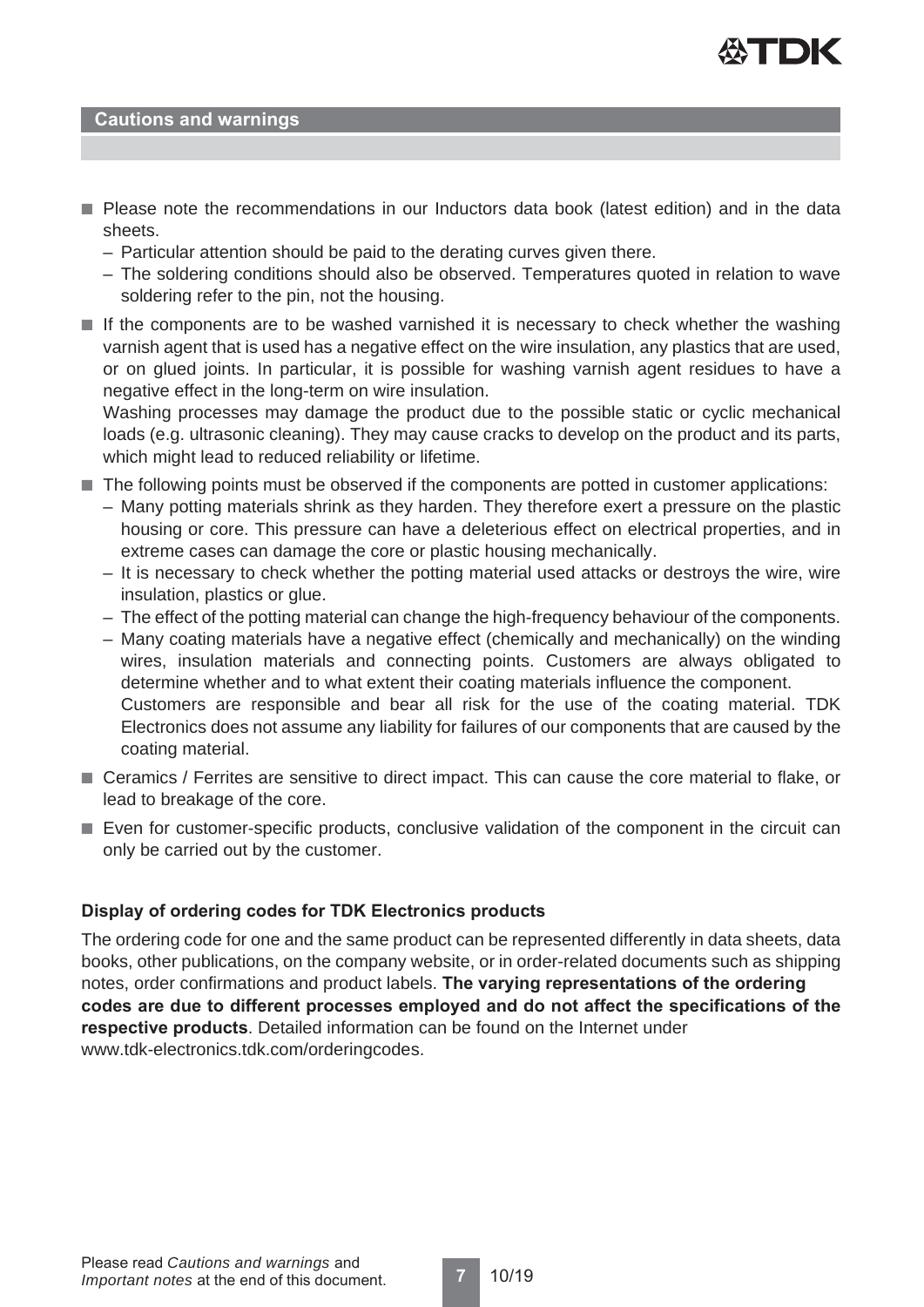

The following applies to all products named in this publication:

- 1. Some parts of this publication contain **statements about the suitability of our products for certain areas of application**. These statements are based on our knowledge of typical requirements that are often placed on our products in the areas of application concerned. We nevertheless expressly point out **that such statements cannot be regarded as binding statements about the suitability of our products for a particular customer application.** As a rule, we are either unfamiliar with individual customer applications or less familiar with them than the customers themselves. For these reasons, it is always ultimately incumbent on the customer to check and decide whether a product with the properties described in the product specification is suitable for use in a particular customer application.
- 2. We also point out that **in individual cases, a malfunction of electronic components or failure before the end of their usual service life cannot be completely ruled out in the current state of the art, even if they are operated as specified.** In customer applications requiring a very high level of operational safety and especially in customer applications in which the malfunction or failure of an electronic component could endanger human life or health (e.g. in accident prevention or life-saving systems), it must therefore be ensured by means of suitable design of the customer application or other action taken by the customer (e.g. installation of protective circuitry or redundancy) that no injury or damage is sustained by third parties in the event of malfunction or failure of an electronic component.
- 3. **The warnings, cautions and product-specific notes must be observed**.
- 4. In order to satisfy certain technical requirements, **some of the products described in this publication may contain substances subject to restrictions in certain jurisdictions (e.g. because they are classed as hazardous)**. Useful information on this will be found in our Material Data Sheets on the Internet (www.tdk-electronics.tdk.com/material). Should you have any more detailed questions, please contact our sales offices.
- 5. We constantly strive to improve our products. Consequently, **the products described in this publication may change from time to time**. The same is true of the corresponding product specifications. Please check therefore to what extent product descriptions and specifications contained in this publication are still applicable before or when you place an order. We also **reserve the right to discontinue production and delivery of products**. Consequently, we cannot guarantee that all products named in this publication will always be available. The aforementioned does not apply in the case of individual agreements deviating from the foregoing for customer-specific products.
- 6. Unless otherwise agreed in individual contracts, **all orders are subject to our General Terms and Conditions of Supply**.